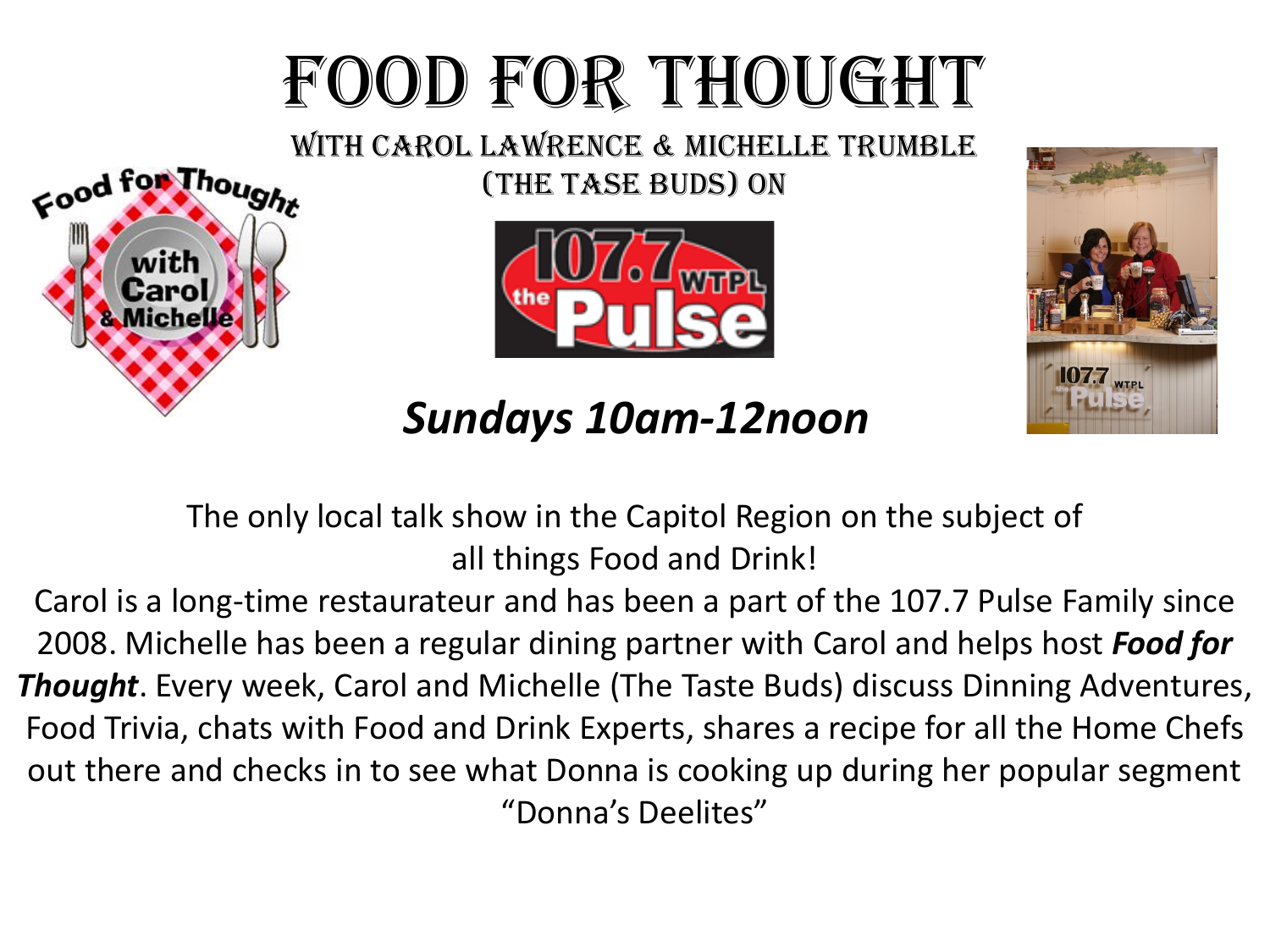

## **EXCLUSIVE** Title Sponsor



#### *What's Included:*

- $\checkmark$  4 Live (:30) commercials going into commercial break read by Carol Lawrence each week.
- $\checkmark$  Inclusion in a minimum of 25 Recorded Promotional Mentions each week on 107.7 The Pulse. (Name and 10 word tag)
- $\checkmark$  Banner Ads on NH1.com, 1077wtpl.com including link to Sponsor's website. Banners on 107.7 and Food for Thought Facebook pages.

Total Investment: \$250 per week (8 Week Minimum)

Agreed to for Client:  $\blacksquare$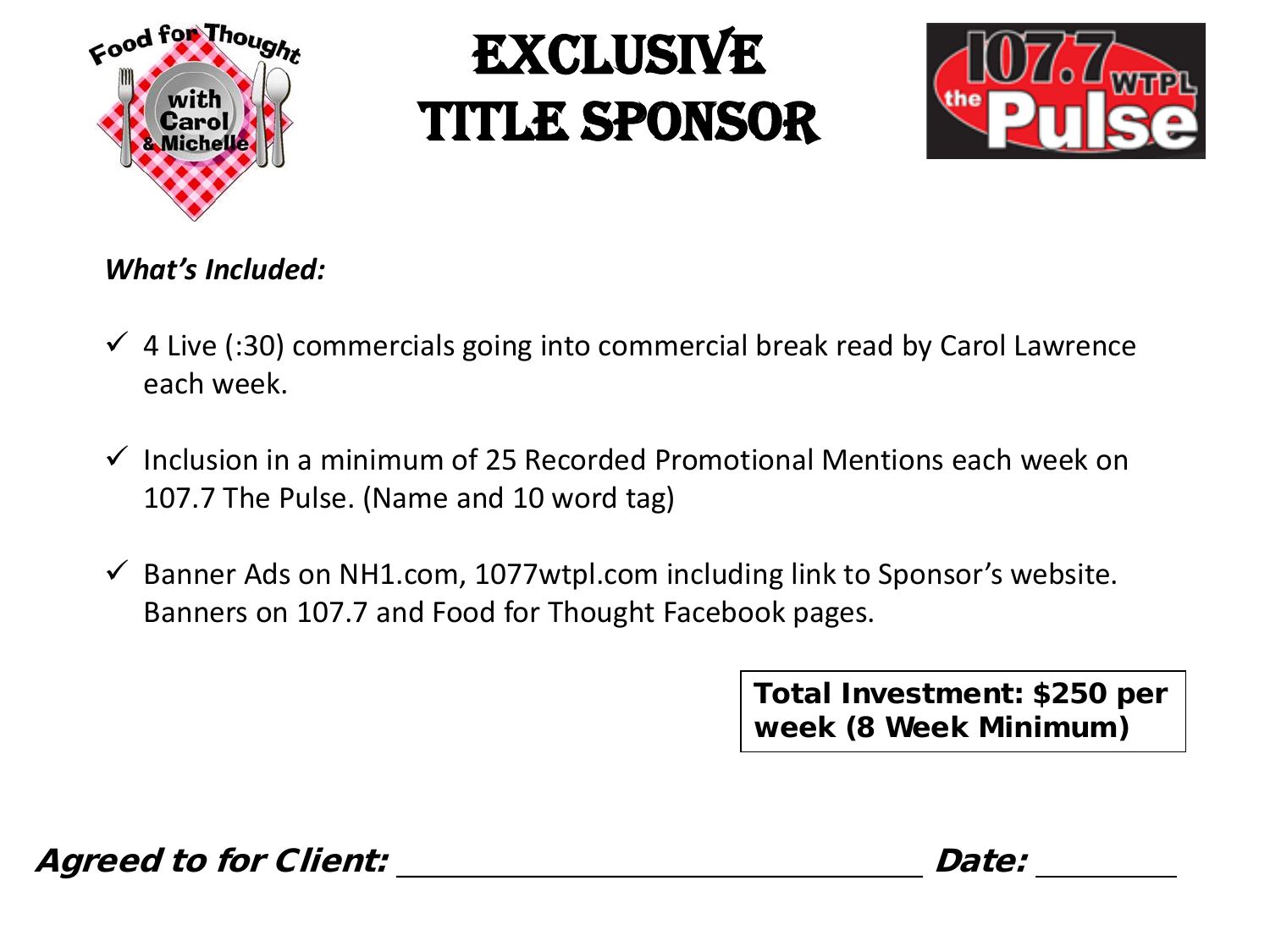

### WEEKLY SEGMENTS Available for sponsorship



 **'Donna's Dee-lights' Taste Buds and Company Dining Adventures (purchased) Food Trivia Food and Drink 101** *<b>☆ Recipe Corner* 

#### *What's Included:*

- $\geq 2$  Commercials (1 per Hour) each week.
- $\triangleright$  A minimum of 2 live mentions by hosts during the sponsored segment each week.

Total Investment: \$100 per week + a \$25 Gift Card for giveaways (8 Week Minimum)

Agreed to for Client:  $\blacksquare$